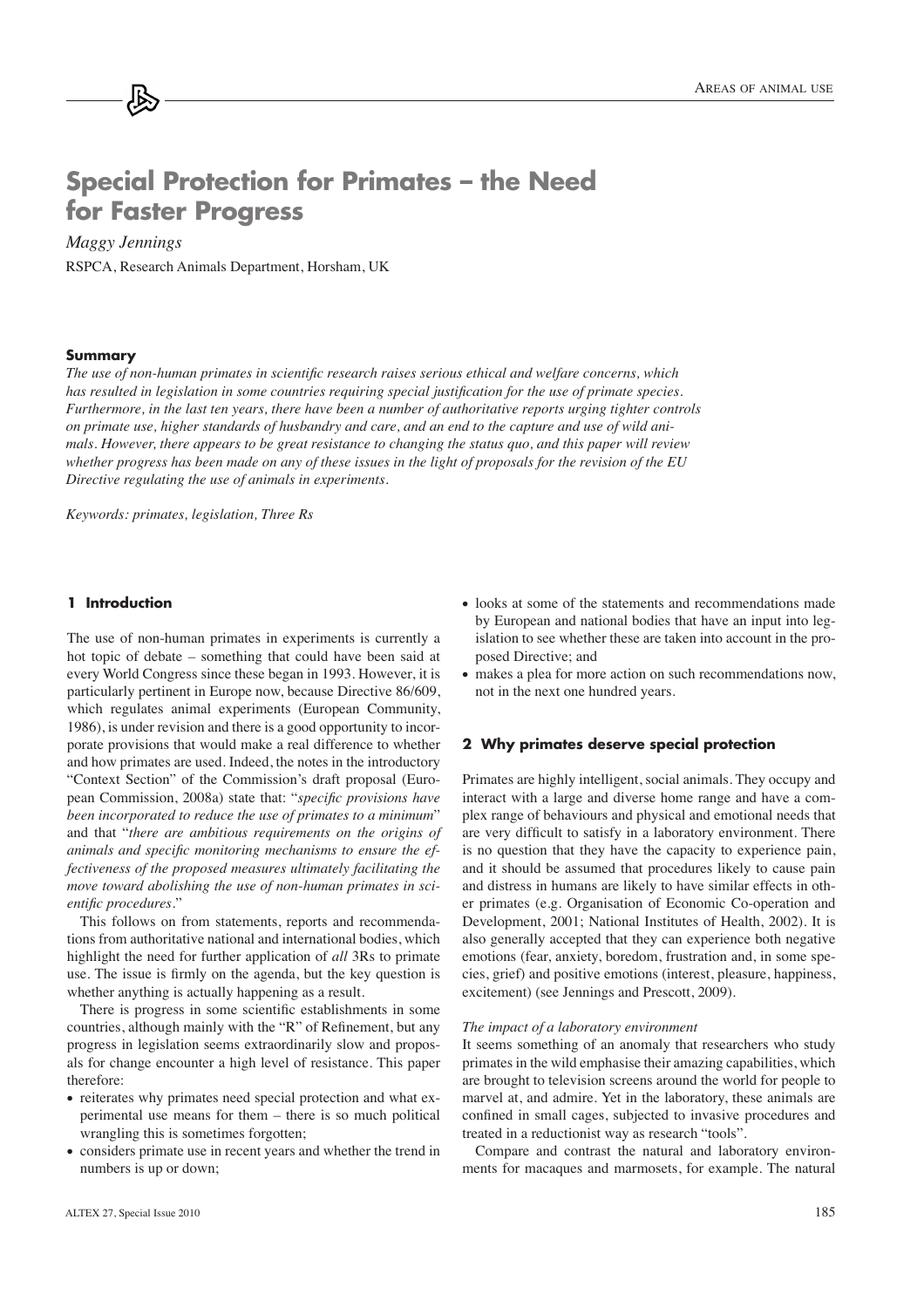habitat of long-tailed (cynomolgous) macaques is forest, commonly near water, a complex three dimensional environment. Their home range is around  $2 \text{ km}^2$ , reaching from ground level to tree-top height. They live in social groups of 10 to 50 animals, with sometimes as many as 100, and are very active – walking, leaping, climbing, foraging and swimming. They have extensive sensory and communication abilities with a perceptual world similar to humans.

Contrast this with a laboratory environment. The Guidelines for Accommodation and Care of experimental animals in the recently revised *Annex II* of EU Directive 86/609 require a minimum cage area of  $2 \text{ m}^2$  with a height of 1.8 m. The standards are intended to encourage pair housing but some places still keep animals singly. In any case, this only allows animals to take a few steps in each direction and can never offer much complexity; it is barren and boring. In effect, animals that have evolved to live in a forest are consigned to a small metal box.

Marmosets also live in family groups of 2 to15 animals in complex forest habitats with a range of .006 to 0.06 km<sup>2</sup>. They, too, are very active animals with a diverse sensory world. In the laboratory they may fare slightly better, being kept in pairs or family groups, but they are still very confined with the standards for cage size being a mere  $0.5 \text{ m}^2$  in area and 1.5 m in height.

#### *Cumulative harms*

Given the nature of primates and the difficulty of providing for their needs, it is generally considered that the cumulative harms for these animals are greater than for other animals. As well as restricted housing and the effects of experimental procedures, there are significant welfare issues with respect to capture and use of wild animals, early weaning, transport, pre-transport "conditioning" in tiny cages for long periods in some supplying centres, and handling and restraint. In fact the animals' whole lifetime experience is seriously compromised.

#### *Public and political concern*

There is a high level of public and political concern about the use of primates  $-$  people have a special affinity with these animals as fellow primates. This was illustrated in the European Commission survey of public opinion in 2008 when over 93% of respondents believed it was important to improve the current level of welfare/protection for primates in research and testing (European Commission, 2006).

#### **3 Trends in primate use**

Given the level of concern about primate use it might be expected that this would have had an effect on the numbers used, but this is not so. Figures for primate use over the last ten years do not show a decrease. For example, in the UK, numbers fluctuate around 3500 per year. Figures for Europe show an increase in

primate use from 7284 in 1999 to  $10,443$  in  $2007<sup>1</sup>$ , as do figures in the USA where numbers have risen from around 55,000 in 1999 to nearly 70,000 in 2007<sup>2</sup> . Furthermore, some scientists are talking about a likely increase in the need for primate use for "biological" pharmaceutical products and research into diseases of ageing. Even the use of chimpanzees has not been ruled out, and countries in Asia are known to be increasing their primate research capacity.

#### **4 Legislation and relevant reports and statements**

Legislation is a major driver of change as are, or should be, recommendations in reports commissioned or developed by legislative or regulatory bodies. There are many of these covering issues such as: the capture and use of wild primates; their accommodation and care; and the necessity and justification for using them. Some of the key recommendations made over the last fifteen years or so by formal European and national bodies are summarised below with a consideration of whether and how these are being taken forward in the revision of Directive 86/609.

Capture and use of wild primates for breeding or experiments It is accepted that capture of animals from the wild and their use in experiments is a major stressor for primates (e.g. Johnson et al., 1973; Laudenslager et al., 1999; Suleman et al., 2004). The issue was mentioned in the report of the 1993 Berlin Workshop on the accommodation of laboratory animals. The workshop was organised by the German Federal Ministry of Food, Agriculture and Forestry, in conjunction with the Federal Health Office supported by Directorate-General XI of the European Commission (O'Donoghue, 1994). The aim was "*to review critically*" the standards of accommodation in the European Convention and Directive "*in the light of knowledge gained since they were for-PHODWHGR*  $P$ . The report recommended that the use of wild-caught primates should be phased out completely within five years.

Then, in 1997, the Council of Europe issued a Declaration of Intent: "to require precise information on the origin and *the provenance of the animals (primates) with the objective of limiting the use of animals to those which are purpose-bred"*; and "to encourage initiatives and measures to end the use of *wild-caught primates*" (Council of Europe, 1997). The Declaration was signed by sixteen Member States and twelve stakeholder organisations, including Eurogroup for Animal Welfare, Federation of European Laboratory Animals Science Associations (FELASA), Federation of European Laboratory Animal Breeders Associations (FELABA), European Federation of Pharmaceutical Industries Associations (EFPIA) and European Biomedical Research Association (EBRA). The following year the issue of capture of wild primates was mentioned in the recitals to the Council of the European Union's decision to approve

<sup>1</sup> Figures for the EU are available from the tri-annually produced official reports: http://ec.europa.eu/environment/chemicals/ lab\_animals/reports\_en.htm

<sup>2</sup> Figures for the US are available from the Annual Reports of Enforcement (Animal Welfare Act) produced by the USDA (see Appendix 5 of 2007 report): http://www.aphis.usda.gov/animal\_welfare/publications\_and\_reports.shtml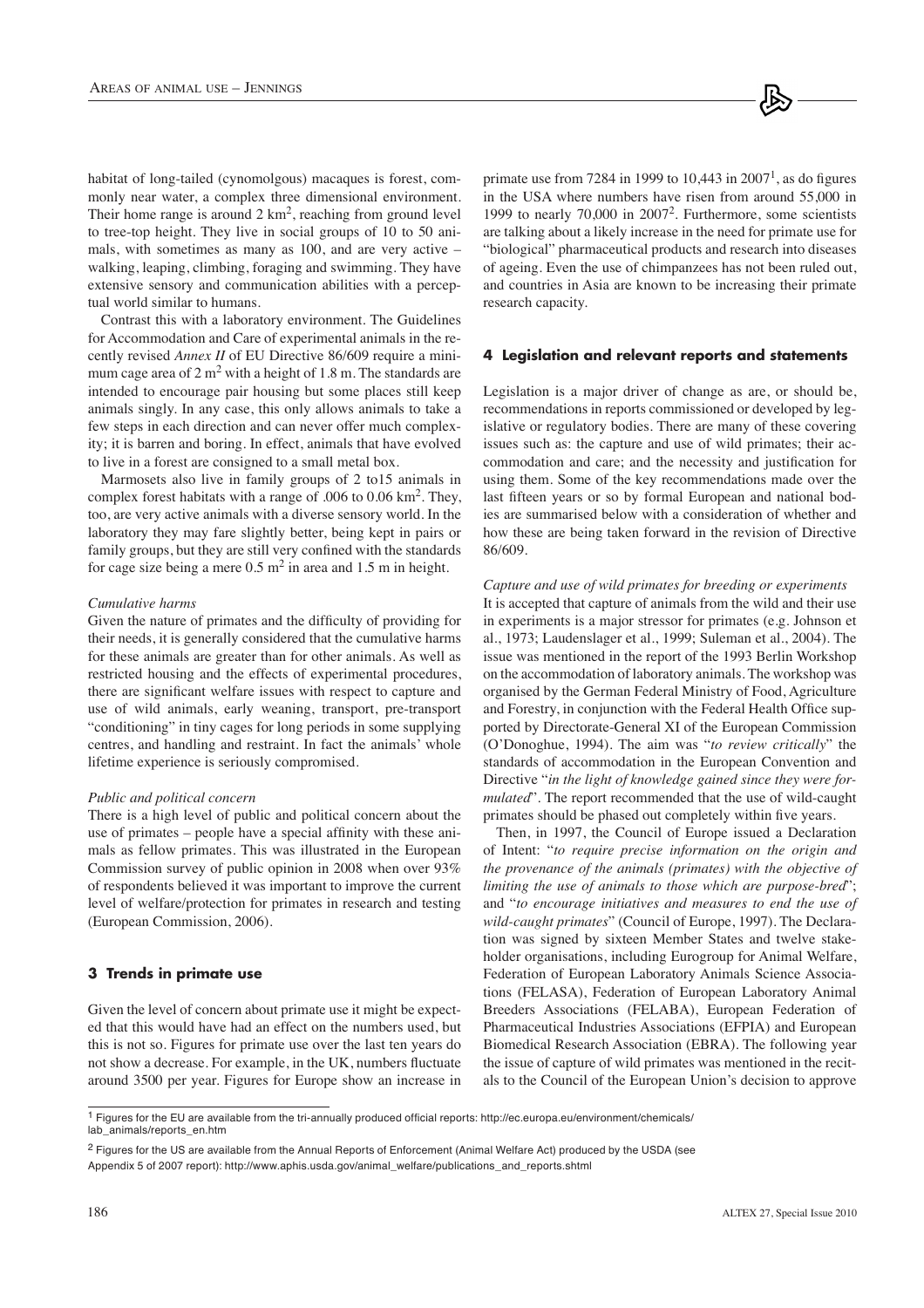the European Convention on animal experiments. There then followed a number of authoritative national and international reports, which re-emphasised concerns over the capture of wild animals and argued the need to use only purpose-bred primates and move to the use of  $F2<sup>3</sup>$  animals (e.g. Animal Procedures Committee, 2002; Scientific Committee on Animal Health and Welfare, 2002).

How does this translate to the revision of the Directive? The draft proposal to revise 86/609 stated in its Article 10.1 that there should be a "move to exclusive use of F2 macaques, seven years after transposition of the Directive". Seven years is a long time, but this at least threw down a definite marker. However, despite the level of concern over primate capture, the European Parliament's report on the draft modified the text and introduced the need for a feasibility study for moving to exclusive use of F2 animals. Subsequent discussions allowed up to five years for such a study to be carried out. If this procedure is agreed, and assuming the Directive is accepted in 2010 with an immediate start to the feasibility study, then in 2015, eighteen years after the 1997 Declaration of Intent, there *may* be a decision about whether a move to F2 can be achieved – at some stage! This is surely an inexcusable amount of time to deal with an issue that all stakeholders have agreed is a serious problem.

#### *Accommodation and care*

Turning to husbandry standards, again there is a long history of reports and comments on the inadequacy of housing and care for primates in the laboratory environment. The Berlin Workshop report clearly stated that the "*existing [1986] recommendations for primate housing in the Council of Europe Convention are inadequate*". It went on to state that: "*the sizes of cages are too small to meet the behavioural needs of the animals; they provide neither adequate space for exercise nor room for environmental enrichment*". The report made recommendations to the Council of Europe and the European Commission for improvement.

Five years later, in 1998, the Council of Europe began the process of revising Appendix A to the Council of Europe Convention (Council of Europe, 2005 on the use of animals for scientific purposes in which standards of accommodation and care for laboratory animals are set out. (The minimum cage size for one or two 15-25 kg macaque at the time was  $1.5 \text{ m}^2 \times 1.25 \text{ m}$ . The process was an extended one with revised standards developed through working groups of experts from the stakeholder groups of animal welfare, academia, industry and regulation. It was finally concluded in 2006. The revised standards for cage sizes have since been translated into the Annex to Directive 86/609, but with a date of 2017 allowed for their adoption. Thus, *twenty-four years* after it was agreed that existing standards were inadequate, primates may have  $0.5 \text{ m}^2$  extra space! However, at the time of writing, the European Parliament's report on the draft Directive allows exemptions and reduces the status of the standards to guidelines instead of mandatory requirements.

Fortunately, some establishments already use the new standards and improve on them further, but this is by no means universal, and many macaques are still kept in small inadequate housing.

#### *Necessity and justification for primate use*

In some countries, such as the UK, concern over primate use is reflected in legislation with "additional justification" required before such animals can be used, together with exclusions on the use of wild-caught animals and Great Apes. A number of national and European reports have urged more critical scrutiny of the necessity and justification for primate use including the Scientific Committee on Animal Health and Welfare Report (SCAHAW, 2002), the UK Animal Procedures Committee (APC) report on primate use in regulatory toxicology (Animal Procedures Committee, 2006) and most recently the Scientific Committee on Health and Environmental Risks report on primate use (SCHER, 2009).

Particularly relevant in the context of the proposed EU Directive is a 2007 European Parliamentary Declaration, which called for a timetable for replacing all use of primates (European Parliament, 2007). The European Commission responded to this with reference to the Directive, which it said could "*incorporate* strong incentives together with a specific review clause which *would provide a mechanism to move towards the ultimate goal* of phasing out primate use" (European Commission, 2008b). The Commission went on to say that it was convinced this goal could only be achieved with a "vision, close co-operation and *combined effort of all concerned*". Animal protection organisations had said something very similar in a "Resolution" on primate use passed four years earlier at the World Congress in Berlin. The Resolution urged "*governments*, *regulators*, *industry*, *scientists and research funders worldwide to accept the need to end primate use as a legitimate goal; to make achieving this a* high priority; and to work together to facilitate this".

Has any of this been carried through into the revision of the Directive? As quoted earlier in this paper, there are strong statements in the introductory "Context" section of the Commission Proposal, but these are not carried through into the articles. This makes no progress at all for primates and does not reflect the spirit of the "Background" and "Recitals" text. However, it is positive to see a ban on the use of Great Apes, although extremely disappointing that it was deemed necessary to insert a "safeguard clause" to allow their use in an "emergency". Quite what emergency would warrant subjecting chimpanzees to confinement in a metal box is beyond imagining, even if the practical difficulties of acquiring, housing and using such animals within a rapid response scenario could be overcome.

There were restrictions on the use of other species of primate; use had to be undertaken "with a view to the avoidance, prevention, diagnosis or treatment of life-threatening or debilitating *clinical conditions*". Despite the fact that spokespersons in the research community argue in public that all primate research

 $3$  F2: Second generation animals whose parents were captive-bred.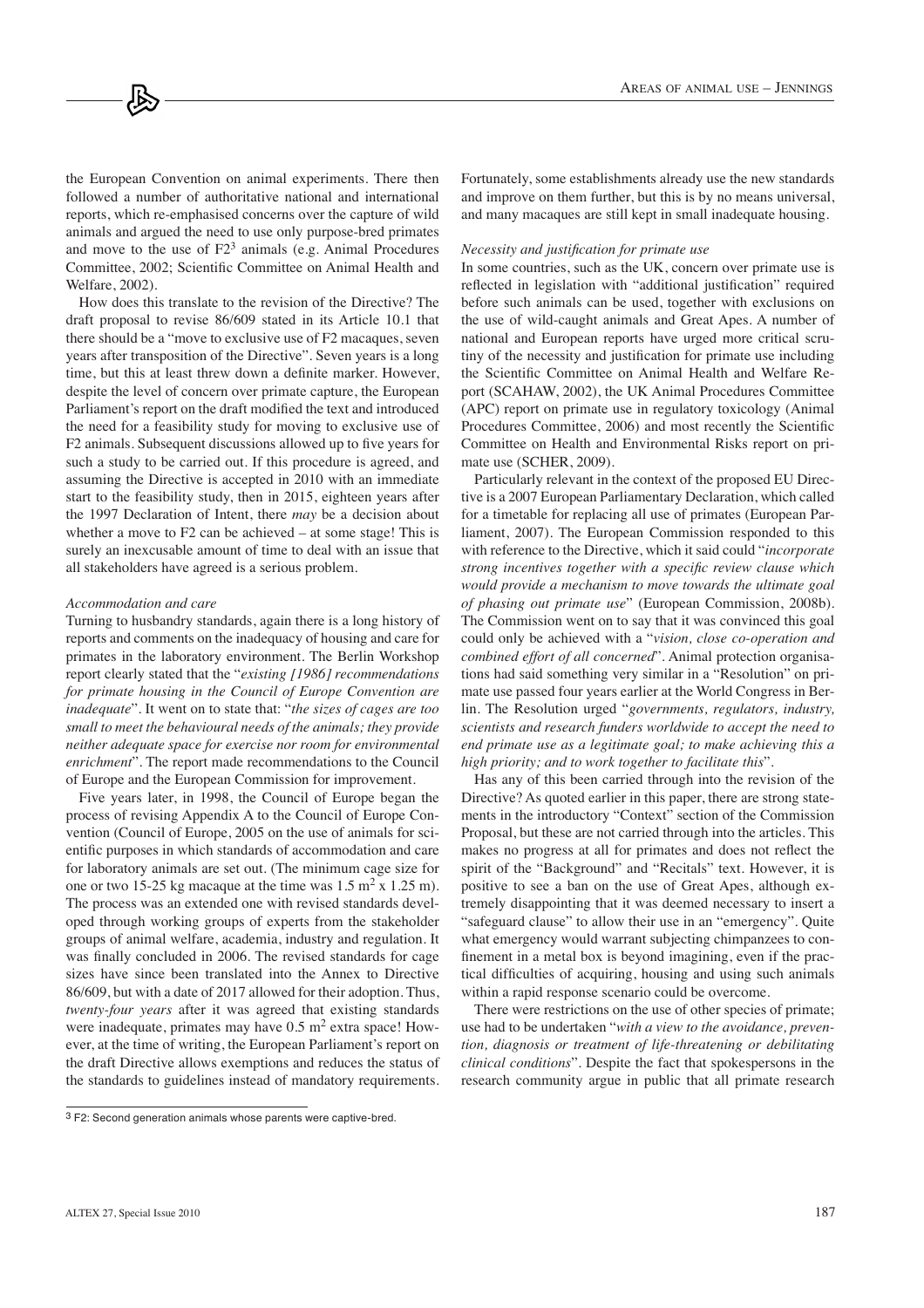is undertaken for serious medical purposes – and would therefore be allowed to continue even with the proposed restriction  $-$  there was a great deal of lobbying against this requirement. As a result, the parliamentary report removed the restriction on use but added in a "two year review" of primate use to examine the impact of developments in technological, scientific and animal welfare knowledge and set targets for implementation of validated replacement methods. What form this should take was not specified.

## **5 What is now needed**

Looking at the timelines on the way these issues have been dealt with, the idea of progress is a misnomer. What is needed is fewer words and more action. It is true that some people, at some establishments, in some countries, have put a lot of effort into refinement and improving housing and care. However, much more immediate action is necessary if this is to be more universal and if the many good recommendations that have been published in reports and the scientific literature are to be translated into real achievements in Reduction and Replacement (or avoidance) of primate use as well. In Europe, the Directive can help if the requirements for an authorisation process and ethical review remain, but specific restrictions on primate use are also necessary.

Legislation, of course, will not work alone, and there are some useful recommendations that need translating into practice. The SCHER Report, for example, provides a useful starting point with its recommendations for:

- regular meetings to stimulate scientific discussions and exchange of information;
- development of databases and collaborative user networks covering data sharing, tissue sharing, exchange of knowledge and information;
- global networks to exchange information on the 3Rs, including providing clear and consistent guidance on the criteria for use of primates; and
- further negotiations between the EU, USA and Japan on harmonisation of regulatory test requirements

A UK committee comprising the major research funders in 2006 also made useful recommendations including: to undertake a systematic review of research funded in the last ten years; and to regularly collate and disseminate information about evolving research technology (Anon, 2006). Two years later there is no information in the public domain as to whether this is being taken forward, but it could be done through:

- focussed reviews of the validity and need for primate use in individual research and testing fields carried out by teams of open-minded multidisciplinary experts
- a co-ordinated, well-funded international effort to support a transition from animal-based toxicology to a mechanismbased paradigm; and
- a fundamental shift in attitude away from the defensive "why primates are essential" to a constructive exploration of "how the research goals could be achieved without them".

Finally, the essential point missing from most reports is a properly structured implementation plan for the recommendations they contain, with clearly defined responsibilities and some challenging timelines. This is what is desperately needed to achieve progress for these animals sooner rather than later, i.e. now, not in 100 years time.

## **References**

- Animal Procedures Committee (2006). *Acceptance of Overseas* Centres Supplying Non-human Primates to UK Laboratories: A Report by the Primates Sub-Committee of The Animal Procedures Committee. http://www.apc.gov.uk/reference/ primate-sources-report.pdf
- Animal Procedures Committee (2002). *The use of primates un*der the Animal (Scientific Procedures) Act 1986. Analysis of *Current Trends with Particular Reference to Regulatory Toxi-* $\textit{cology}$ . Home Office, Communications Directorate, UK.
- Anon (2006). *The use of non-human primates in research*. A Working Group report chaired by Sir David Weatherall. ISBN No. 1-903401-13-5. Printed in UK.
- Council of Europe (2005). *European Convention for the Protec*tion of Vertebrate Animals used for Experimental and Other *Scientific Purposes (ETS123)*. Strasbourg. 18.III.1986 with Appendix A text amended according to the provisions of the Protocol (ETS No. 170) as of its entry into force on 2 December 2005. http://conventions.coe.int/Treaty/en/Treaties/ Htlm/123.htlm (accessed 18.06.2009)
- Council of Europe (1997). *Declaration of Intent Concerning* Animals Used for Scientific Procedures. Strasbourg. See http://www.coe.int/t/e/legal\_affairs/legal\_co-operation/biological\_safety,\_use\_of\_animals/laboratory\_animals/Declaration%20of%20Intent%20E%201997.asp#TopOfPage (last assessed 12 December 2008)
- European Commission (2008a). *Proposal for a Directive of the* European Parliament and of the Council on the protection  $\alpha$ *b* animals used for scientific purposes and repealing Direc*tive 86/609/EEC on the protection of animals used for experimental and other scientific purposes. Brussels, COM (2008)* 543/5
- European Commission (2008b). *Response by the European* Commission to European Parliament declaration on non-hu*man primates in scientific experiments (includes a response* to petitions received by the Commission on this declaration). EC: Brussels. http://ec.europa.eu/environment/chemicals/ lab\_animals/pdf/fische\_suite\_en.pdf
- European Commission (2006). *Public consultation on the revision of Directive 86/609/EEC on the protection of animals used for experimental and other scientific purposes* [Survey period: 16 June - 18 August 2006]. EC - Environment DG: Brussels. http://ec.europa.eu/environment/chemicals/lab\_animals/questionnaire1.htm
- European Community (1986). *Council Directive of 24 Novem*ber 1986 on the approximation of laws, regulations and ad-*Phinistrative provisions of the Member States regarding the Drotection of animals used for experimental and other scien-*